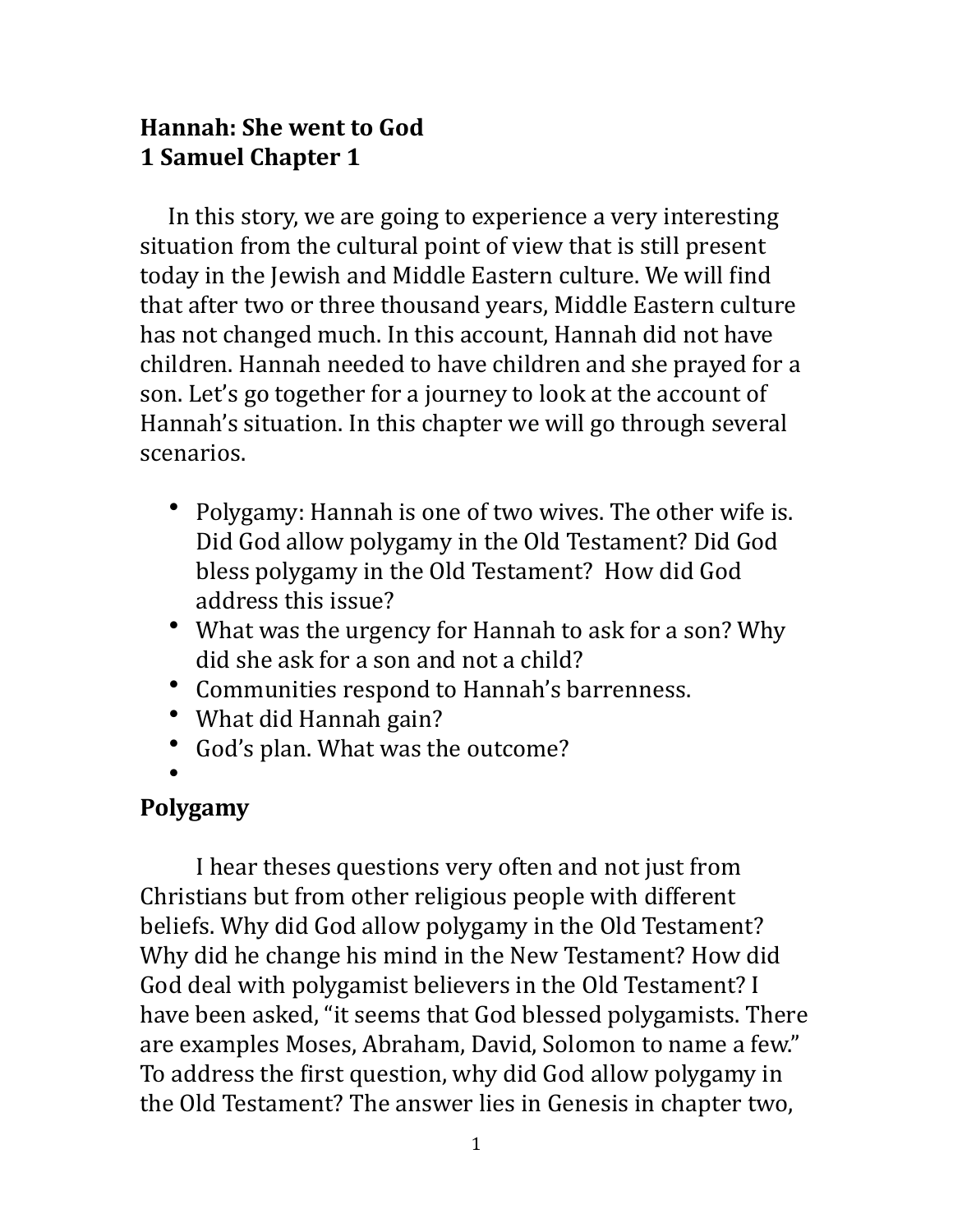God created them husband and wife. In fact, in the ancient language, God created them a husband and a wife. I will even take it farther, God created them a man (masculine) and a woman (feminine). (Type the text in Arabic and Aramaic). I hope that this helps to correct the question. In my travels to different countries, a friend approached me about a certain issue and he said, "Victor, you are not from this country and in our culture we all do it this way." My answer was "the fact that everyone does it this way does not make it right." I learned in my early life not to generalize by using "all", "everyone", and "always". This kind of language interestingly is even used in the Bible (Find Text: John the Baptist, all Judea and Jerusalem were baptized.) A human beings we tend to use this concept to emphasize what we are really trying tot say, the majority. So "all" are guilty of using this concept. Isn't it funny that we use this phrase we are all guilty. Even I am using the words. I am simply trying to make the point that we mean the majority. Why did God allow polygamy? No, he did not allow it. Humans did. (Genesis 1). God did not change his mind at in the New Testament but people at the time of the Old Testament were influenced by their surrounding cultures. Man at that time was not ready to understand God's mind and the heavenly ways. (Find Text: Hebrews 1, 1) God let the people go in their own ways, 2) God forgave them of their old ways, 3) Jesus looked at the disciples and told them if I teach you the earthly matters and you do not understand how much more the heavenly matter, 4) Paul told the Corinthians because you are still babies and drink milk and are not ready to the real food.) I believe the reason that Paul in Corinthians 14 (Find Text) did not describe what he saw in the third heaven because he felt that the people at this time were not ready to comprehend. They were still drinking milk and did not want to throw pearls to the swine. He kept what he saw in the third heaven sealed from the others to keep the glory of God from being tainted by man. If we look at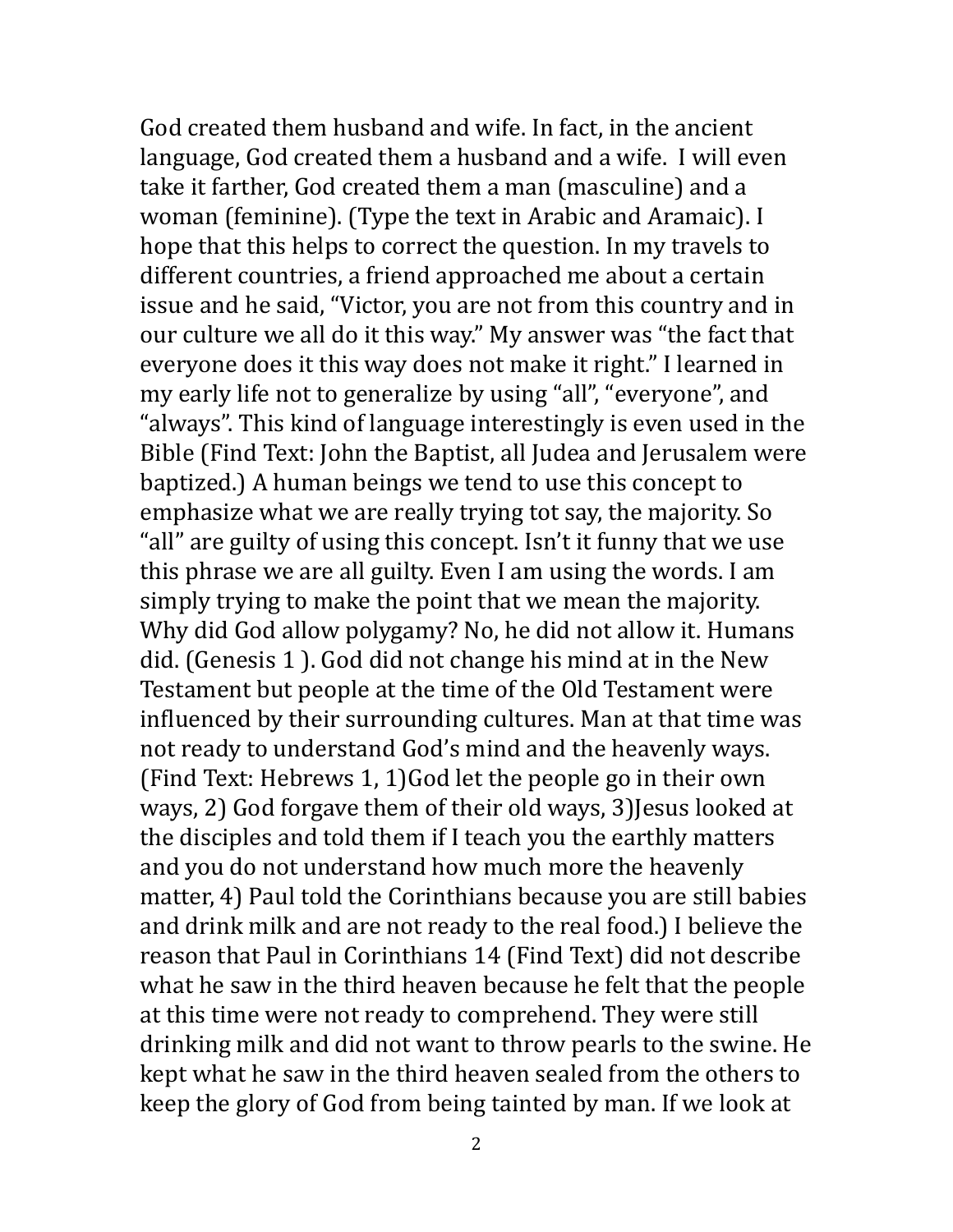the men who were called by God, Moses, Abraham, David, Solomon and others, they paid the price. God wanted to fulfill his purposes for mankind and because of humanities ignorance of his word man will not stop God's plan. He continues to use man despite of his shortcomings. Man's misunderstanding the heart of God and his great purposes for us and in his perfect love, he will continue to manifest himself and fulfill his purposes. We see in the New Testament when Jesus preached (Matt.5) about the relationship between men and women the multitude, starting with the religious leaders did not accept his teaching. In fact some of his disciples "not apostles" this teaching is heavy who can bear it? (Find Text). We still today with our technology and all the wonderful archeological work that has been done, all the findings, excavation that has been done to understand more of the language and we have come a long way but we don't have a full understanding. (Find Test from Paul saying we know in part). We lived in a time of ignorance and God waited patiently. The question is raised why did God bless such people? As we study the lives of many of God's people, he was ready to deal with people who were willing and obedient and to act. While Saul acted in disobedience, God saw that David was going to be a man after his own heart. David was a man of worship. With his instrument and words of praise he understood the heart of God and he knew how to move the heavens. He actually entered into worship and sang with the heavenly hosts. God does not count how many mistakes you make. He is not at all concerned but he is looking for heart willing to do whatever it takes to please him. It is not my works lest I boast (Find text) it is my total willingness to move with God's plans and understanding the heart of God as we saw with the prodigal son.

Back to our story of Hannah. As a result of her husbands polygamy, Hannah suffered and her husband as well. He was aching inside to see his wife Hannah longing for children. In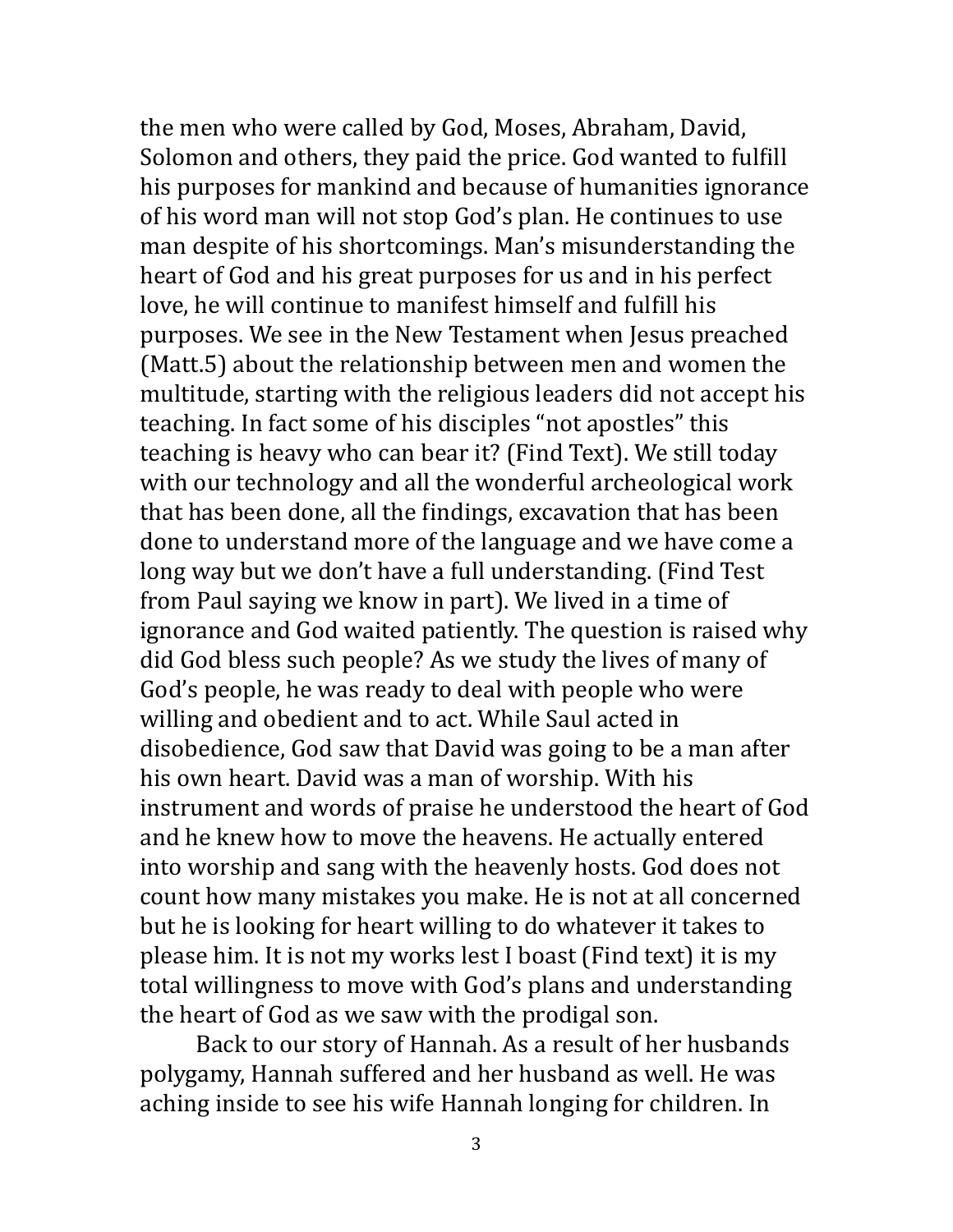fact, we can tell from the passage that he loved her dearly but he did not understand the heart of a woman who was created by God with the purpose of being fruitful and multiplying. Multiplying was for Eve and making dominion was for Adam. God had an assignment and role for each of them. Hannah's husband did not understand her assignment and that is to bear children and to multiply. (1 Samuel). Can you hear Hannah laughing as she answered him and said no you're not better than ten children. As a husband you have a responsibility to fulfill my needs as a wife but as a mother you cannot even understand my needs. Is it not interesting that we hear this kind of language from men who think that by providing financially for their wives that their wives should be grateful and that this the ultimate expression of their love. It is very true of the Byzantine culture that the husband will tell his wife, "What do you mean by do you love me?" I provide shelter and food and meet all your needs. Are you familiar with Fiddler on the Roof? I advise you to watch it. It is very accurate picture of the Byzantine culture and it is the closest that we can get. Hannah's husband did not understand her needs. Give me a son and I will give him back. Why a son? In the Byzantine culture a son, especially the oldest son is considered to be the retirement plan, welfare for the parent. Girls will eventually get married and join the husband's home and live with the in-laws. The younger boys as well will get married and move on. However, the oldest son carries the responsibility managing, maintaining, and all aspects of support for their younger brothers and sisters. That is why the oldest son inherits double the amount of the father's estate. Hannah needed a son. She would soon grow old and the children of her husbands' other wife will not support her. Secondly, the father will be called by his first name in the community until his wife bears a son and afterwards he will be called the father of that son. He will carry his oldest son's name. In this case he will be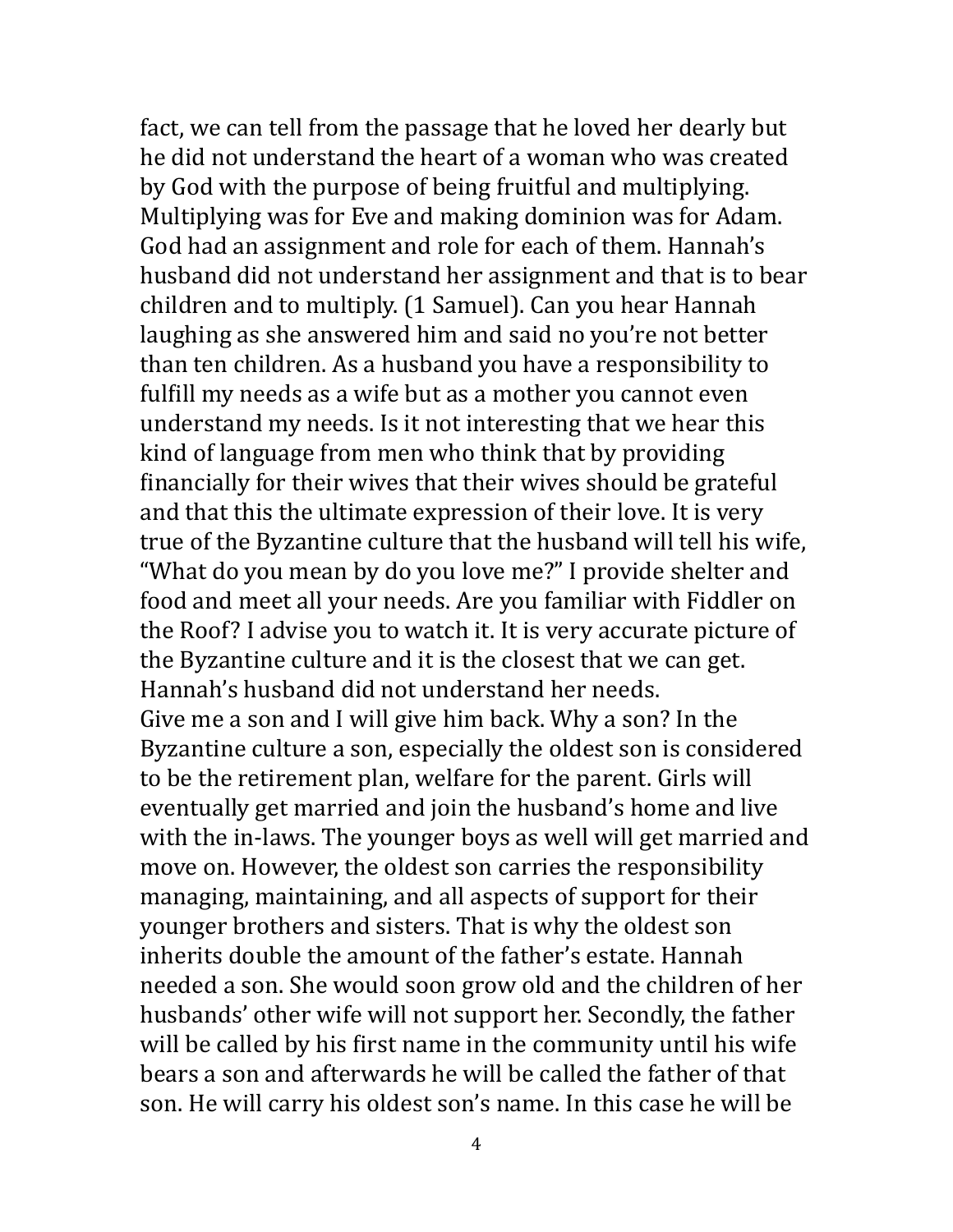the father of Samuel instead of Elkanah. Thirdly, an unmarried man cannot be a member of the communities' council because he does not have the full experience of life in order to give advice. 

Hannah made a very interesting request in her prayers that almost cost Hannah, her marriage. In the Byzantine culture, a woman who does not bear children, especially sons will be divorced. The husband will not be blamed. The blame would be put on the wife and in fact his family and community will encourage him to divorce the barren woman or she can carry girls but not boys and marry a younger woman who can bless him with more children, especially boys and can serve him. If we read carefully, Hannah's prayers (give me a male child and I will give him back to you". This is where the husband's family and his friends and the community will surely force him to get rid of this woman. We can hear them saying to Hannah, "you must keep the first child if you want to send anyone to the temple to serve God it can be any of the other children after but not the first child." We often use a humorous illustration but a true one about the parent who sent their first son to the university to a good education and the second to a college but it came to the third or that last, he was not that important so they sent him to the monastery to become a priest. We do not know if Hannah's husband approved of sending Samuel to the temple but he was under pressure from family members and the community to not honor his wives' request. We need to keep in mind that God honored Hannah's vow and later bore more children.

Imagine with me what Hannah went through first when she was not able to bear any children and secondly when she decided to send Samuel at the temple. How did she feel when she could only see her son once a year. How many times to you think she told her husband, "I'm sorry, forgive me. It is hard to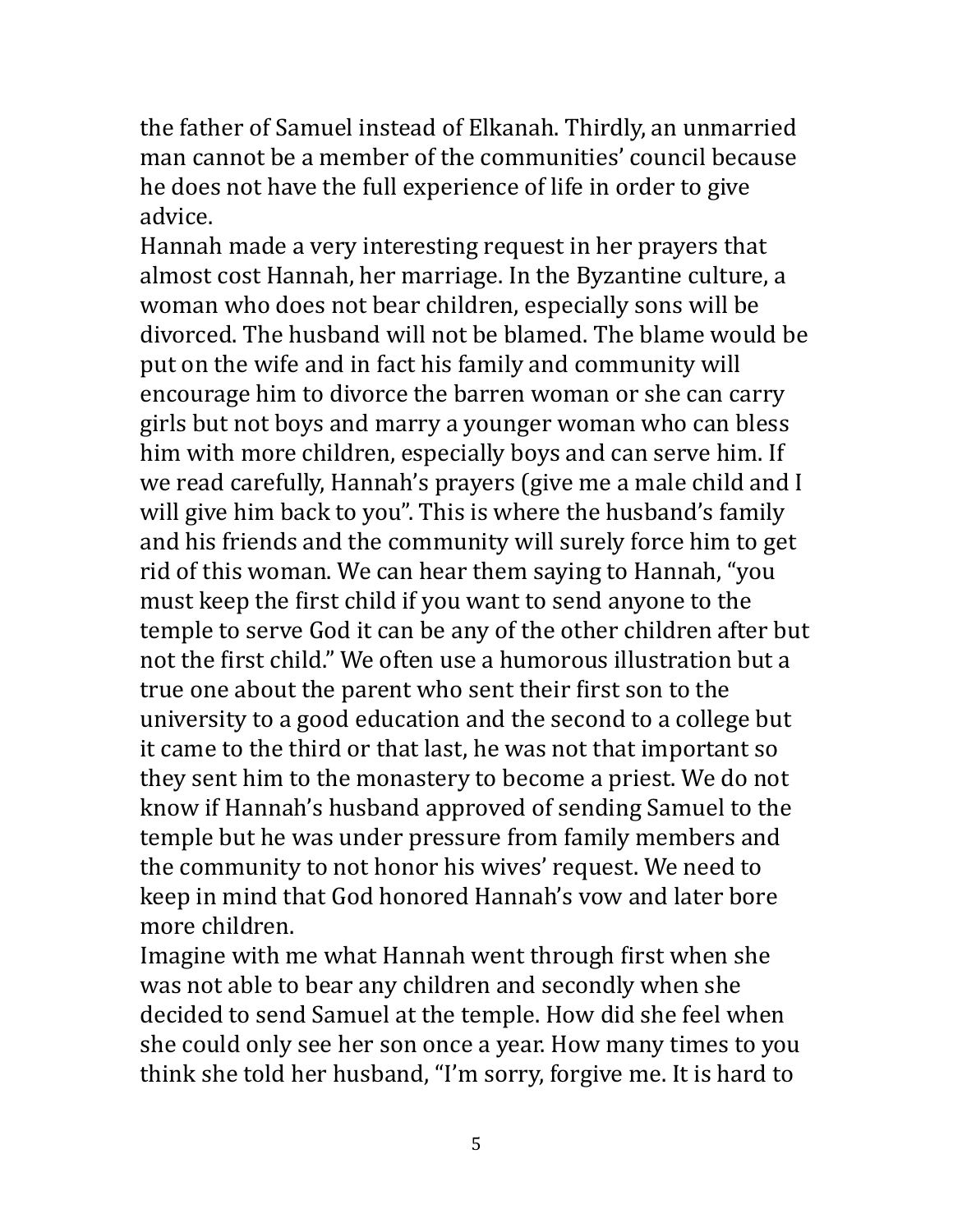understand what I am doing right now with Samuel but later on you will see the full vision."

The state of Israel at that time.

When Hannah was faced with the fact that she is barren, she decided to go to God. Her husband did not understand the need for a woman to bear children. (Am I not better for you than ten children?) Today Hannah would have asked her husband, "are you for real? Go get a life!" But she decided to go to God. She did not argue with him and now Hannah is in the Temple praying softly and the high priest did not see it in the spirit and rebuked her an offended her. "Woman you are drunk!" I think Hannah looked at him and asked, are you for real? I'm not talking to you, I'm talking to God!" Here we can see in the house of God the shepherd was not able to pasture his sheep. Eli was not able to shepherd the Israelites because his own home was not in order. His two sons were committing adultery, fornication, stealing, and cruelty towards the worshipers. We can imagine what kind of state the land of Israel was in at this time. Hannah who was a godly woman was misunderstood at home, in the community and at church. How wonderful to learn from Hannah that when we are faced with a difficult situation and instead of arguing let us say, I will go to God. Hannah sets the example of true faith in the Lord to meet her needs. She went where God would hear her. My friends, whatever situation you are in, whatever hardship, rejection, warfare, people do not understand and do not feel with you, tell them, "I'm going to God."

### **What did she gain?**

In Judges we read that the people of Israel went stray from God. Judges 21:25 

In those days [there was] no king in Israel; everyone did [what] was] right in his own eyes.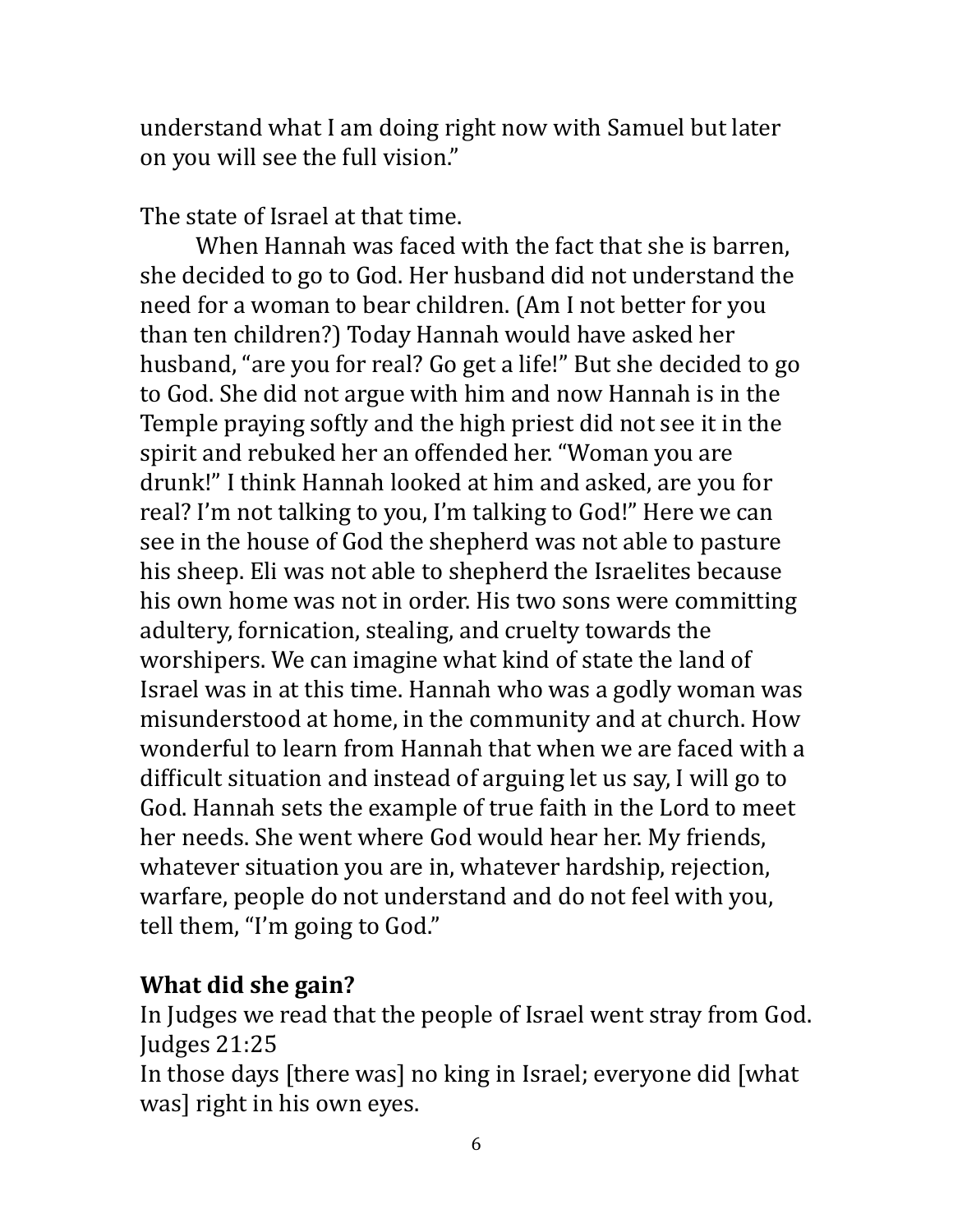Now we see that Samuel became a prophet and that God trusted him and all the people of Israel knew that God had appointed him.

#### Judges 3:19-21

So Samuel grew, and the LORD was with him and let none of his words fall to the ground. And all Israel from Dan to Beersheba knew that Samuel [had been] established as a prophet of the LORD. Then the LORD appeared again in Shiloh. For the LORD revealed Himself to Samuel in Shiloh by the word of the LORD.

To all the people in the Byzantine culture, Hannah is now the first lady. Secondly, she is the mother of the prophet and now if you need a favor from the prophet, you go to mama. If you need anything from the leader of the country, you go to mama. Thirdly, if you want to meet with the leader of the country, his mother will arrange it for you. (Find Text: Solomom). Fourthly, all the children of Israel called her mama. Finally, God gave her many children after Samuel. After thirty years, her dreams and vision were fulfilled and that was to see the land of Israel changed. 

#### **The Vision**

Her husband, community, or church did not see the vision that Hannah had. Her vision was for the whole country. Hannah saw that the people of Israel living in sin because the church and state were corrupt and the leaders took from the people to meet their own carnal desires. The answer was not to elect another president. Today we are crying for a change and we just elect another man because we want a change and we are disappointed when we discover that the man we just elected is worse than the previous one. As long as we put our hopes in humans to fix our political, economic, and moral problems surely we will be disappointed. The only answer to our societal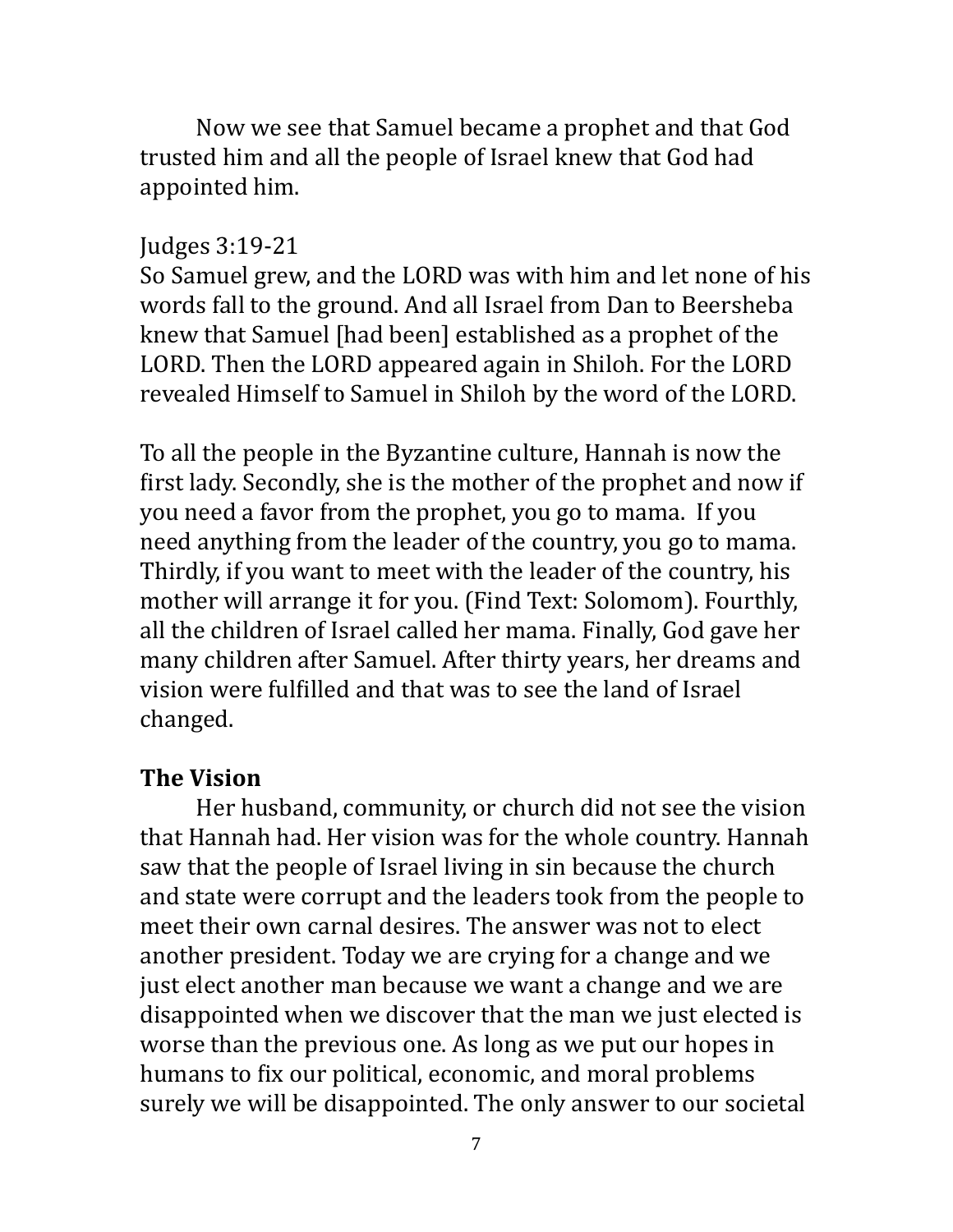needs is to do exactly as Hannah did, "*Go to God*." Another problem that we face in today's society, we are looking for a fast solution. What Hannah did, she took her son to the Temple to be trained and grow as a godly man and she was determined to produce a godly leader who would turn the hearts of Israel *back to God.* It was not a fast fix, it took thirty years for Samuel to be trained and he became a prophet and the leader of the country. The first thing that he did was to call the people of Israel to join him to offer a sacrifice of repentance. We can hear Hannah's voice to her son as a child, "*My son, always go to God."* That is exactly what Samuel did but not alone. He led the leaders and the whole nation *back to God.* 

Waiting patiently is very hard on us, especially in today's society of technology, fast food, and fast paced life. We want everything now. We are looking for a fast fix. A fast answer for our societal problems. For sure many of us go to God but when God delays in his answer, we are ready to go to plan "B" that is our technology, our knowledge, force and we think that we know it all. My advice to you my friends, is go to God and wait there without plan "B". In fact, make sure you do not have a plan "B". (For if you wait for it, it will not tarry and surely come. Habakuk: Find Text). Some people ask me, some who have been waiting all their lives, "how long is the last hour?" "A person just told me that last hour is way past me. I've waited so long." The prophet Habakuk said, "that the summer is gone and we are not saved yet." I encourage myself with the words of Habakuk, "there are not olives in the tree, no sheep in the field, and are no grapes on the vine and yet I will trust in the Lord."

#### **Byzantine and Time.**

Often, you hear the statement from the Byzantine time, "you have all the time in the world." Things do not move fast and no one is in a rush to do anything even if it is a money making business. You always hear the term "tomorrow" or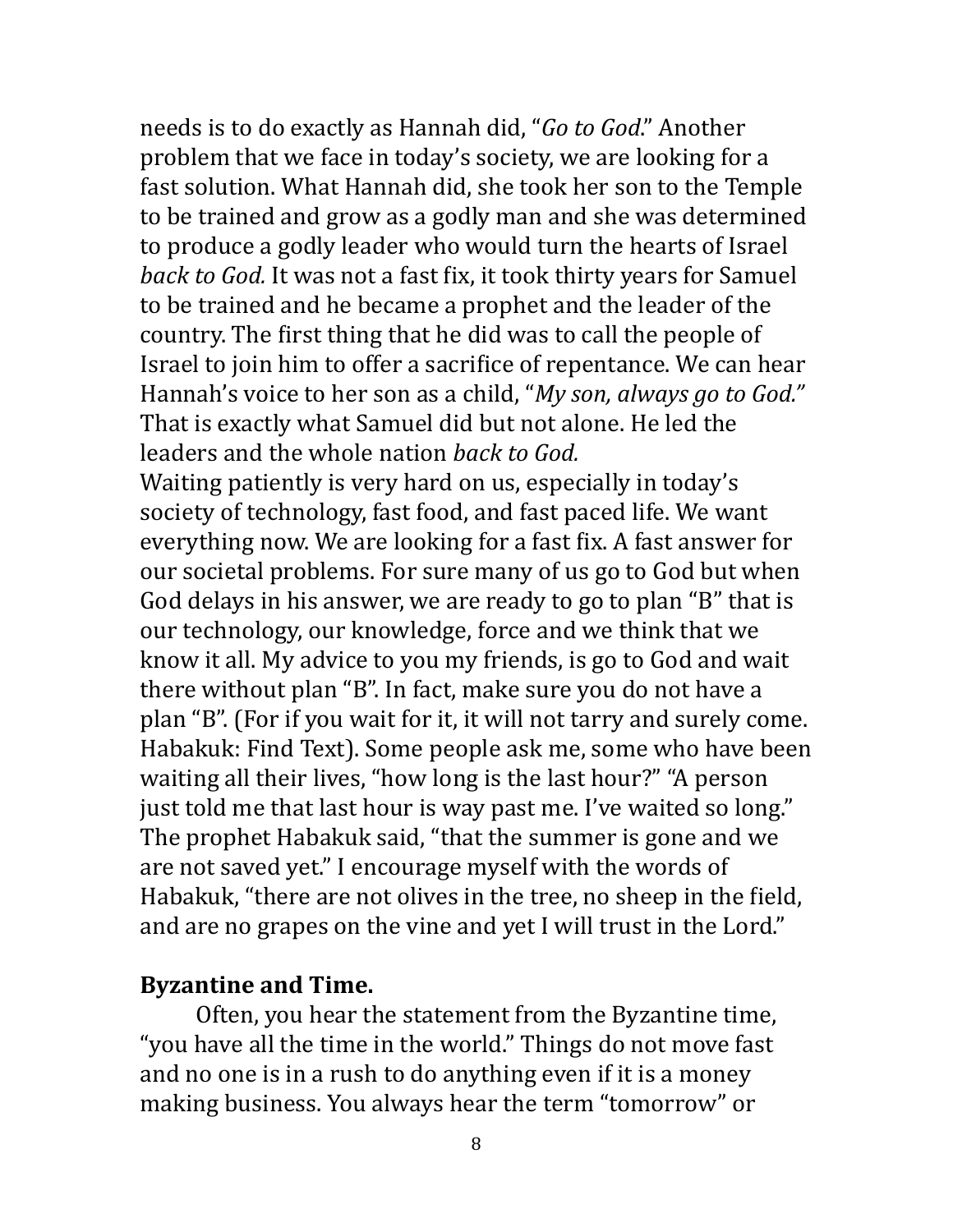"bukrah inshallah" and "maalish"., In Arabic means, tomorrow, God willing, and that id ok, or never mind, or not to worry. When tomorrow comes, and nothing had happened, God will be the one to blame, and not to worry, there is a reason that God did not accomplish it.

If you send your car to a mechanic for repair, he will tell you come tomorrow. We know for sure it will not be fixed by tomorrow, the mechanic's answer is that God did not allow it, and to worry about it.

Worse yet, if a person get hit by a car because of carelessness, it will be interpreted that God allowed it. It was meant to be. God knew he will die this way, why worry about the way you cross the road.

We hear the stamen in this culture, It is the will of Allah, it was written for him or her to die this way, or to have such disaster. It is interesting that in some culture, the driver of car that hit or killed such person, will be charged or even compensate to the family of the deceased or the victim.

It is very interesting because tomorrow never comes for the Byzantine even today. If you are told "come tomorrow" it does not mean literally tomorrow. Non-Byzantine people after living there for a long time find themselves accepting and even liking that kind of time. It is good for your soul, mind, and body to take it easy and relax. Rest assured that the job will be done but it will happen in their own time. They interpret it as God's time. We need to learn this mind set to let go and let God. I agree with you that many times it leads to fatalism. When some will not take any responsibility for anything with the excuse, "if God wants, he will do it." We need to balance to continue my daily business and give myself time to rest and wait for God's perfect timing. I know it is hard to balance but it comes with practice and through experience.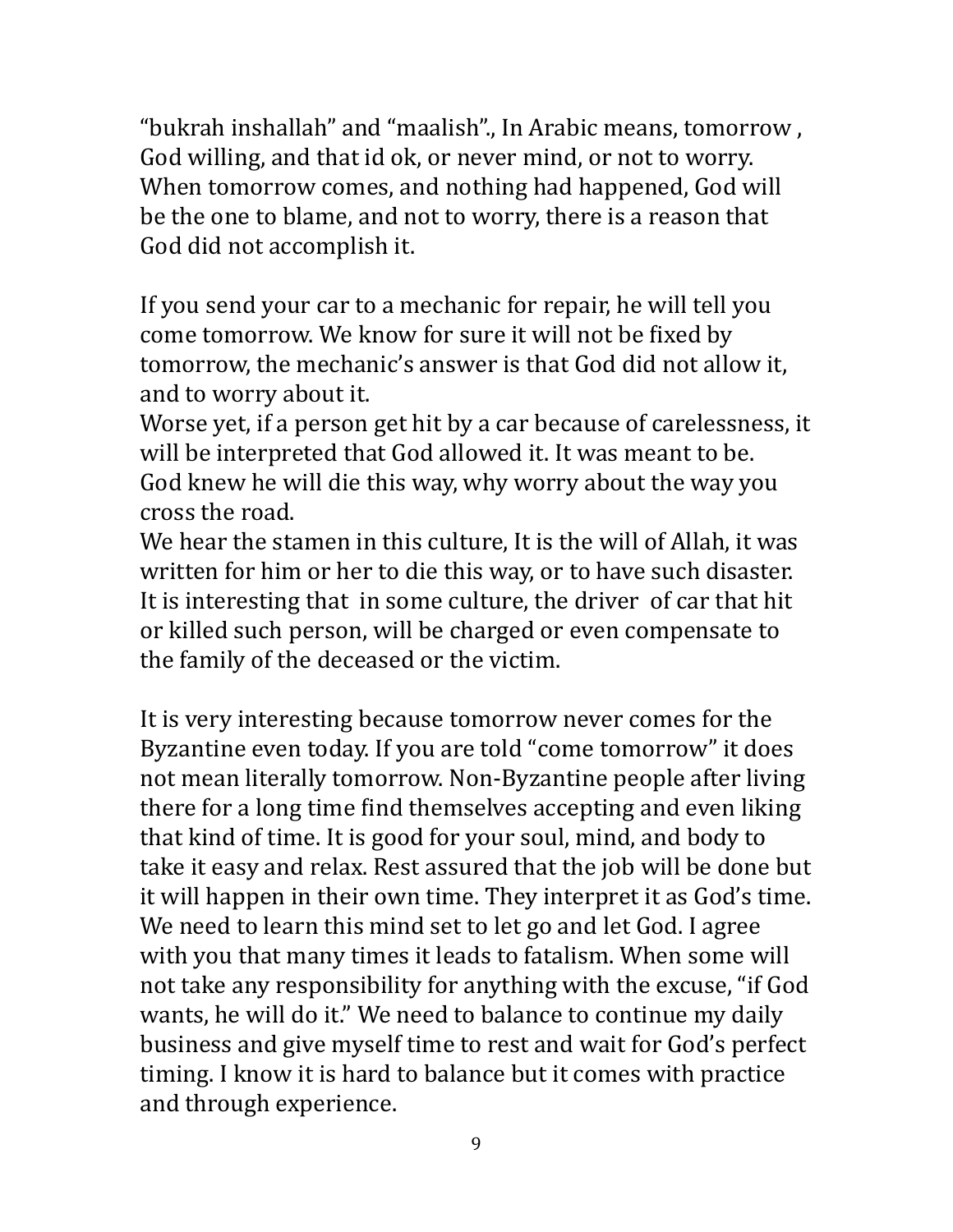Hannah had a vision to totally change her country by bringing the right man into the 'White House'. In the Western mind set, we like to fix the man in the 'White House' in the Byzantine mind set, we will raise and train a new man no matter how long it takes. "We will make one from scratch!" Hannah knew that this would take thirty years for the next leader of the country. And when I say the next leader, it is literally the next leader. Have you noticed that leaders in the Byzantine time will reign for a generation.

Hannah might not have spent much time with Samuel but she trained him well so that he knew the word of God. She taught him how to go to God because she went to God first. I am sure that she has offered daily prayers for Samuel to be the right man for the next generation. How often to we hear ourselves say, "we need a change." We are ready to enter into a new marriage, a new move, a different house, a different car and a different leader. Seldom do we know what kind of change we are seeking. Hannah knew that if they had a godly leader, they would have a godly country. So my friends go to God to help you learn how to wait for him to fix what needs fixing in your life. 

### Do you have a vision?

Proverbs 29:18

Where [there is] no revelation, the people cast off restraint.

God wants you to dream big. You might not see all your visions fulfilled in your lifetime but it is important to have visions and continue in your daily business and I can assure you from my own experience that God will fulfill many of your visions. Many times when I teach in seminars I address the audience by this statement, "if you don't have a vision, he will give you one." As I travel I see the needs and opportunities and that is why I make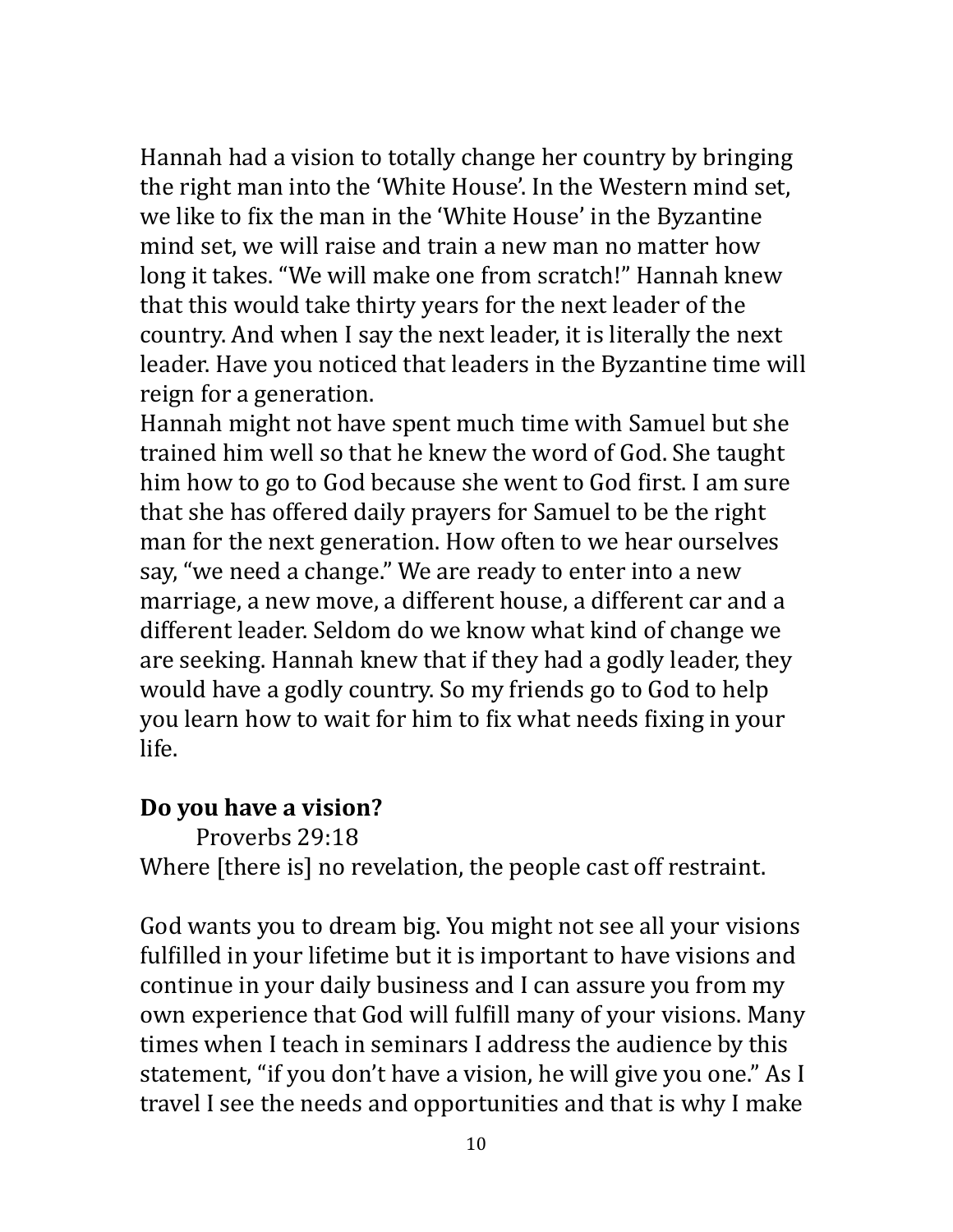the statement. I see open doors and opportunities in the mission field.

## Does God change his mind?

I would like to shock you by saying that yes he does. I can assure you that the Bible supports that ides. What do we understand by this question and what do we understand by change? What do you mean by change? Let me take it further. Are we talking about God's plan for the human race as far as atonement, redemption, the cross, or God's plan for you and me. The destiny that he has for you. Obviously, I am not talking about God's plan for salvation because in the fullness of time Christ came born of a woman.) The area that I am addressing now is that God in is mind and foreknowledge, he has destinies for all of us. He wants the best for you. (Jeremiah: thoughts of goodness fro you). I say this because so often, I hear Christians saying, "I guess God doesn't want to give me this", "I'm not good enough for this", "There is nothing I can do about this". My dear friends, let us go to the word of God because I am sure that many people had these thoughts and God changed their mind. We need to understand, God looks at our hearts and our intentions. He knows that we mean well and that we try to do our best. (Find text: Paul said my spirit is willing but my flesh is weak.) He knows you are human. I believe as Anne Frank wrote in her journal that people in general are good at heart. This is powerful because she knew that the Nazi's were coming to kill her. 

## the daughters of **Zelophehad**

### Book of Numbers 27:1-7

And the LORD spoke to Moses, saying: "The daughters of Zelophehad speak [what is] right; you shall surely give them a possession of inheritance among their father's brothers, and cause the inheritance of their father to pass to them.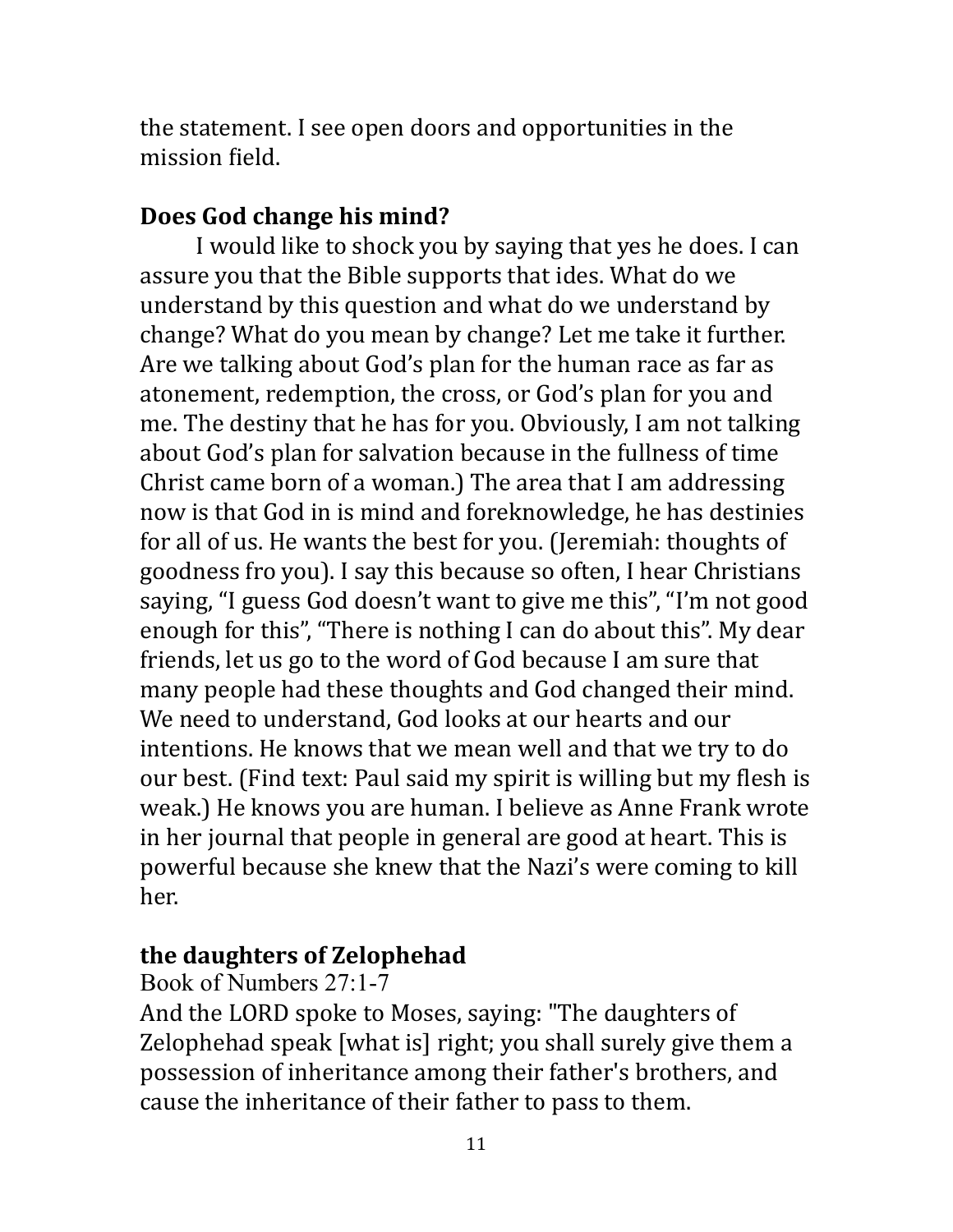This topic will be discussed in detail in another chapter. The daughters of Zelophehad went to God. They were not going to inherit their father's property because they were daughters and not sons.

# Nineveh.

## **Jonah 3:10**

Then God saw their works, that they turned from their evil way; and God relented from the disaster that He had said He would bring upon them, and He did not do it.

Jonah came with a negative to the people of Nineveh, which is in present day Iraq. How sad to know from the scripture that Jonah wanted God to destroy Nineveh. He was not happy with God's plan of restoration. Be assured my friends, that God's plan for you, your family, your country, and the whole world is restoration. He loves to restore because he is the God of restoration. So when you go to God, keep in mind that he will restore. I am speaking from my own experience. Everything that I lost in my life, house, job, finances, friends, family members, and whatever else that can be listed. Always, always God definitely restored to me and even more than what I had previously lost. When Jonah went to the king of Nineveh with the news of God's ultimate decision that his wrath was coming down on the whole country, we find that the king of Nineveh chose to go to God and he led the whole country to God. 

Many times Jesus asked before healing someone: what do you want me to do for you? He told his disciples that whatever you ask in my name I will do for you. You have asked nothing. My dear friends I would like to tell you that God is not against you. He has great destinies for you. Go after your destiny. "Go to God."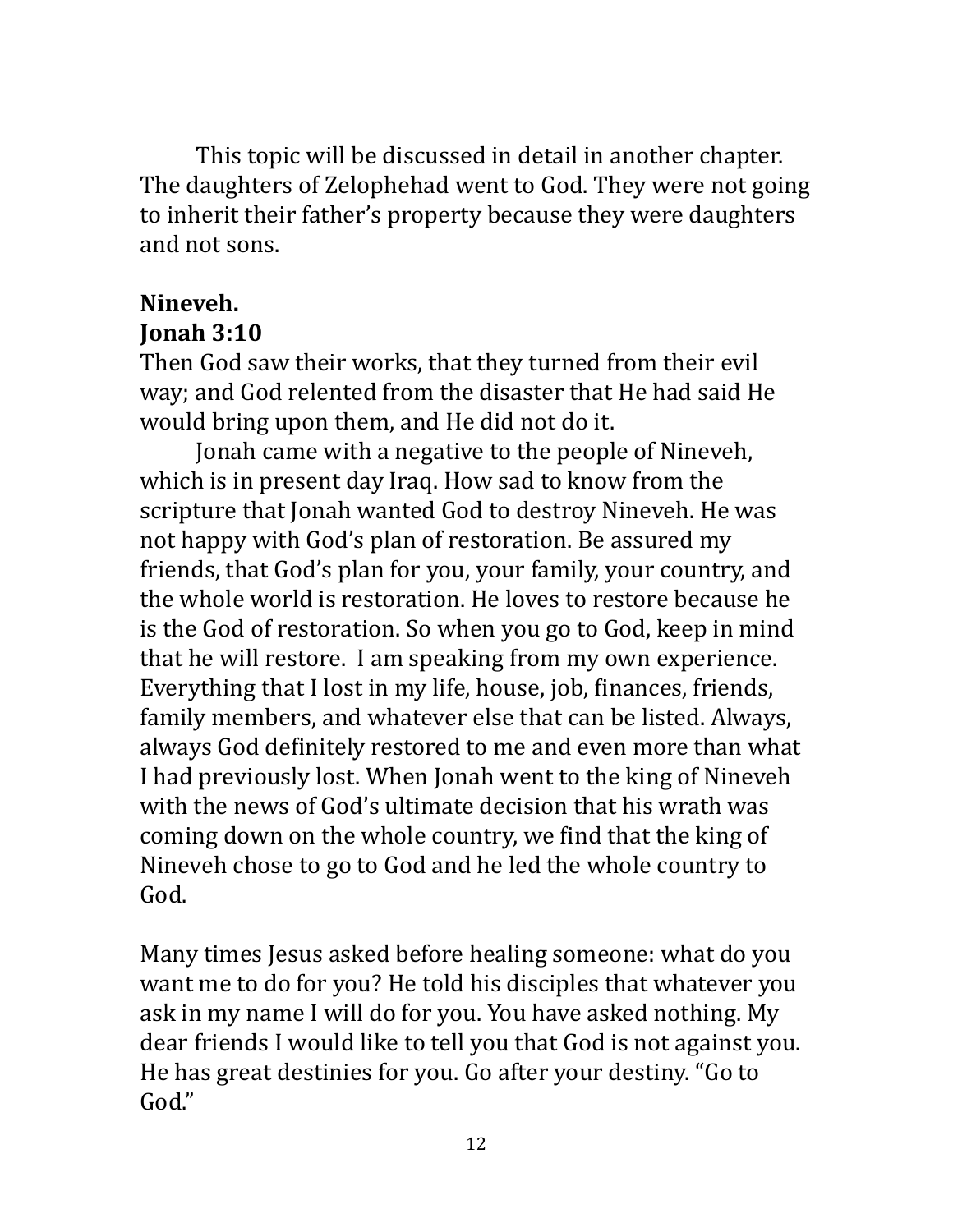Thirty years: Jesus and John the Baptist started their ministry at thirty years old.

Her retirement plan. Hannah's long term vision: Hannah saw that the Israeli nation had fallen away from God and she had a vision that a son thirty years later would bring the hearts of the people back to God. The usual prayers.

### Can I change the world around me?

If you want change in the country, you start with the White House and in order to do that you need to start in your own home and raise your children in a godly way. But not every mother wants her child to be the president of the country. Your child one day can be a leader in the government to make a change. As you train your child to be godly, invest in their mind and heart that one day they will be a person influence to bring about the change that you want and pray to see.

A son in the family especially the oldest son is the heartbeat of the survival of the family. A son is essential for the family especially the mother this includes Christians and Muslims. Daughters and sons will eventually get married and move out of the house. Daughters in particular will serve their husbands and in-laws. They will continue contact with mom but they are committed to serve their new household. Younger sons might continue to stop by their parent's home and sometimes they are invited to a nice meal. Why not enjoy what other members of the family have prepared? But the majority of the responsibility of the family is on the shoulders of the oldest son. The oldest son finds himself bearing the burden. So often we find in the Old Testament that the law of land and the Sharia law of Islam gives the oldest son the largest part of the inheritance. Our first reaction that this is not fair for the oldest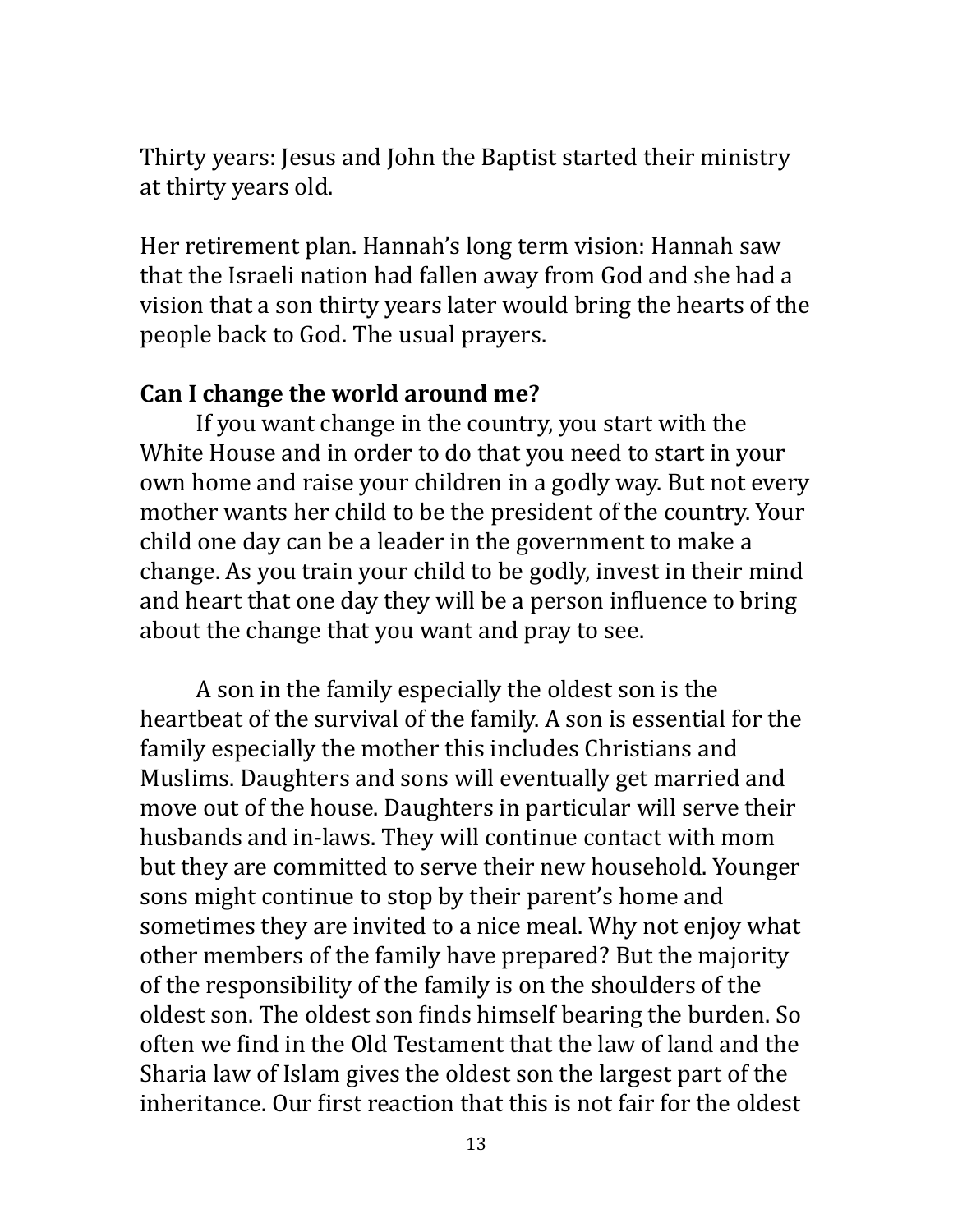son to inherit so much but once we understand the reasons for the oldest son to inherit two to three times the inheritance of his siblings. Our reaction will change however, once we understand the huge responsibility that is placed on the oldest son. We are going to say that it is not fair for the oldest son to carry such responsibilities.

### Eloping,

Judges 21: 19

"However, we cannot give them wives from our daughters, for the children of Israel have sworn an oath, saying, 'Cursed [be] the one who gives a wife to Benjamin.'"

Then they said, "In fact, [there is] a yearly feast of the LORD in Shiloh, which [is] north of Bethel, on the east side of the highway that goes up from Bethel to Shechem, and south of Lebonah." 

herefore they instructed the children of Benjamin, saying, "Go, lie in wait in the vineyards,

" and watch; and just when the daughters of Shiloh come out to perform their dances, then come out from the vineyards, and every man catch a wife for himself from the daughters of Shiloh; then go to the land of Benjamin.

"Then it shall be, when their fathers or their brothers come to us to complain, that we will say to them, 'Be kind to them for our sakes, because we did not take a wife for any of them in the war; for [it is] not [as though] you have given the [women] to them at this time, making yourselves guilty of your oath.'"

And the children of Benjamin did so; they took enough wives for their number from those who danced, whom they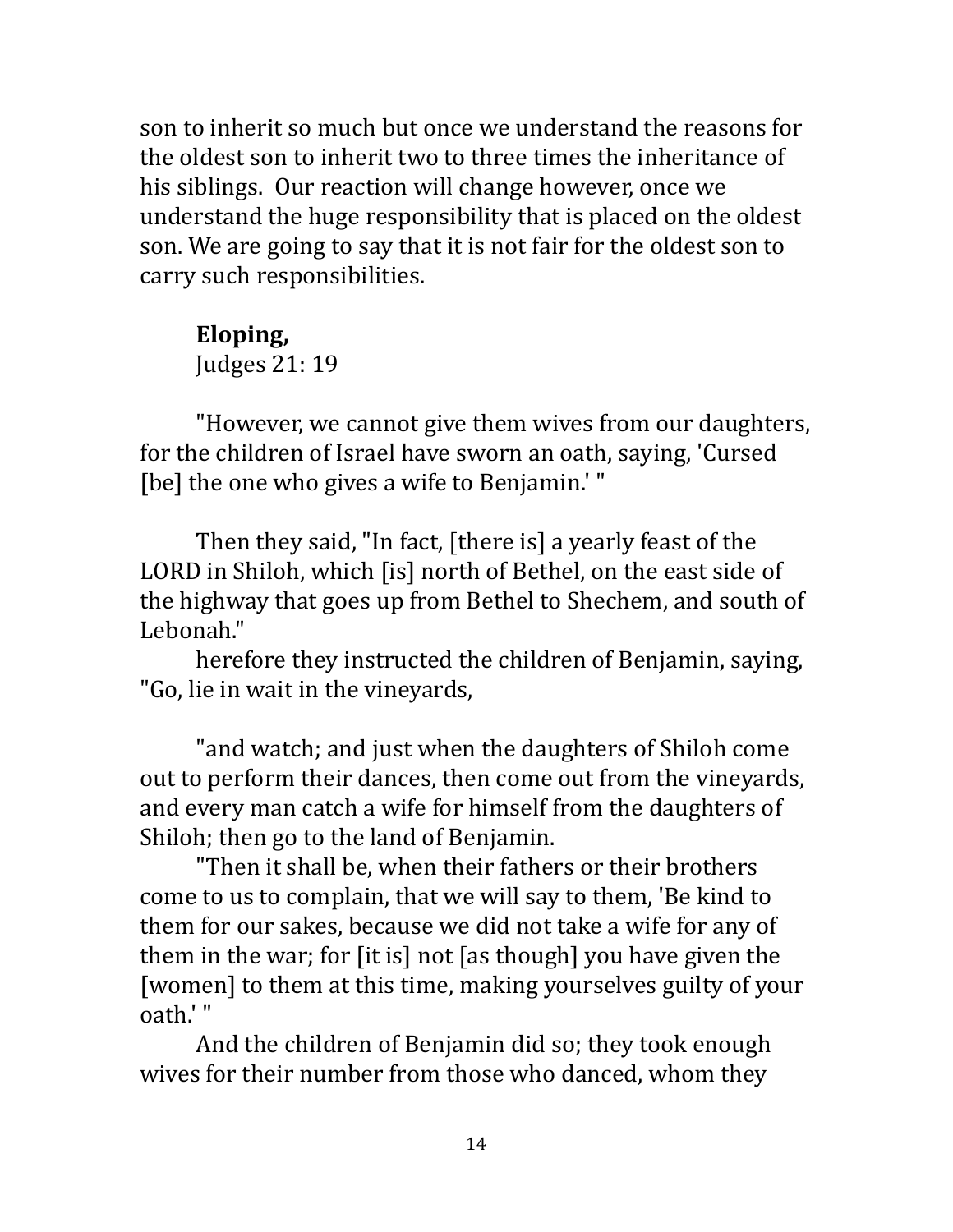caught. Then they went and returned to their inheritance, and they rebuilt the cities and dwelt in them.

So the children of Israel departed from there at that time, every man to his tribe and family; they went out from there, every man to his inheritance.

We see this practice today, in some Middle Eastern culture. 

When a girl is spoken for to get married, all her uncles, and cousins have to agree on marrying such man, if any one of the member of the family doesn't approve the marriage, the girl can't marry that man.

So eloping became a way out to help the parent of the girl to face the community by saying that they eloped. And later a wedding party will be provided for the newlywed. It is called " to keep face", it is a way out to keep face of the bird's family.

This is exactly what we saw in the above scripture of the story for the tribe of Benjamin.

### **Results of polygamy:**

We can see that Abraham it the biggest example

Ibrahim, marrying Hagar.

Two nations are fighting each other for generation. Isaac and Ishmael. 

All the life of David was full of wars, His own son stood against him. 2 Samuel 15:1

After this it happened that Absalom provided himself with chariots and horses, and fifty men to run before him.

Solomon, 1 Kings 11:4-13